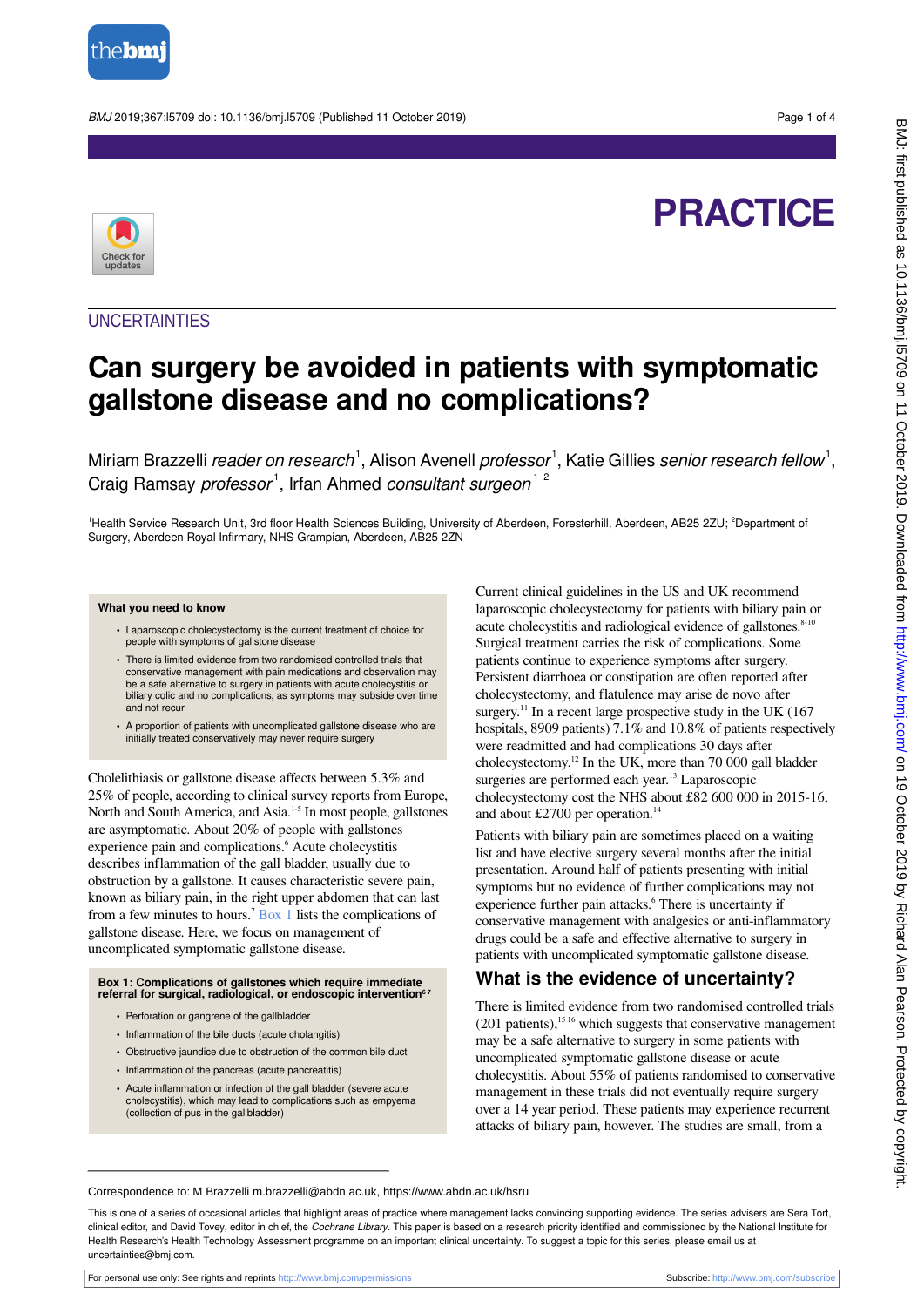single population, and do not present outcomes by subgroups or patient characteristics to suggest which patients may be considered for conservative management. These findings seem to be in line with those from cohort studies on the natural course of gallstone disease that show that recurrent pain attacks may diminish or not happen again in up to half of symptomatic patients.<sup>6 17 18</sup>

[Box 2](#page-1-0) describes our search strategy. Both trials were conducted in Norway by one research group and were judged to be at a low risk of bias using the Cochrane risk of bias tool.<sup>19</sup> Main outcomes were recurrence of symptoms (that is, pain attacks); gallstone related complications; hospital admissions due to gallstone related pain, surgery related complications, and people requiring surgery; and mortality. [Table 1](#page-3-0) shows the main findings of these trials. Participants randomised to surgery experienced more surgery related complications than those who were treated conservatively and showed a slight, non-significant, increase in the rate of all-cause mortality. The participants allocated to observation had more episodes of cholecystitis but few other gallstone related complications. Out of 102 patients randomised to observation or conservative treatment, 56 (55%) did not require surgery during the 14 year follow-up period. The other 45% initially randomised to observation eventually underwent cholecystectomy.<sup>20</sup> Surgery was costlier than conservative management unless patients under observation developed complications or required emergency surgery.<sup>20</sup>

### <span id="page-1-0"></span>**Box 2: Sources and selection criteria**

As part of a Health Technology Assessment published in 2014, we searched major bibliographic electronic databases including Medline, Medline-in-process, EMBASE, Science Citation Index, BIOSIS, and the Cochrane Central Register of Controlled Trials using search terms cholecysitis, gallstones, biliary colic, cholecystectomy, and surgery. We included randomised controlled trials and non-randomised comparative studies published between 1980 and September 2012. Reports of relevant evidence syntheses were also sought from the Cochrane Database of Systematic Reviews and the Database of Abstracts of Review of Effects.

We identified 6779 potentially relevant citations, of which 73 reports were selected for full-text eligibility screening. After full-text assessment, two randomised controlled trials published in six reports were deemed suitable for inclusion. We updated the literature search in February 2019. No further randomised controlled trials comparing conservative management with cholecystectomy were identified.

## **Is ongoing research likely to provide relevant evidence?**

We are currently conducting a multicentre randomised controlled trial (C-Gall trial) comparing laparoscopic cholecystectomy with medical management (use of analgesics and anti-inflammatory drugs to relieve the biliary pain and generic lifestyle advice) for preventing recurrent symptoms and complications in adults with biliary colic or acute cholecystitis.<sup>21</sup> We are recruiting more than 430 adults from 21 trial centres in the UK.This trial is likely to provide information on patients who may benefit from a non-surgical approach and on the safety of such an approach. As part of this trial, we are formally developing a core outcome set comprising outcomes that matter most to patients and healthcare professionals.

We have searched the WHO International Clinical Trials Registry, Current Controlled Trials, Clinical Trials and the NIHR Portfolio for ongoing trials but found no other ongoing trials comparing surgery with conservative management.

#### **Recommendations for future research**

- **•** In adults with uncomplicated symptomatic gallstone disease or acute cholecystitis is observation or conservative management a safe alternative to surgery for preventing recurrent symptoms and complications? Which patient may be suitable for conservative management?
- **•** What is the clinical and cost effectiveness of observation or conservative management compared with cholecystectomy for preventing recurrent symptoms and complications in adults with uncomplicated symptomatic gallstone disease or acute cholecystitis?

## **What should we do in the light of the uncertainty?**

At present, cholecystectomy remains the default option in clinical guidelines for all people with symptomatic uncomplicated gallstone disease and acute cholecystitis,<sup>910</sup> with no attempt to identify people who might benefit from a conservative approach. People presenting with uncomplicated symptomatic gallstone disease do not require immediate medical or surgical treatment. It is not established yet if conservative management can be offered to all the patients, but we recommend doctors discuss the options with the patient. Inform your patient of the risks and benefits of either approach, including complications and the possibility of persistence of symptoms with surgery and repeated episodes of pain and gallstone related complications with conservative management. Take into consideration their preferences for immediate surgery as compared with observation with pain management.

### **Education into practice**

**•** How would you discuss the options of surgery and conservative management with patients who have uncomplicated symptomatic gallstone disease or acute cholecystitis?

### **How patients were involved in the creation of this article?**

No patients were involved in the creation of this article.

We thank Cynthia Fraser and Paul Manson for their help with the literature searching.

Contributors: MB and IA drafted this article. All authors agreed on its final version. MB and IA are guarantors for the article. All authors take responsibility for the integrity and accuracy of the data and information reported.

Funding: The Health Services Research Unit is funded by the Chief Scientist Office of the Scottish Government Health and Social Care Directorates.

Competing interests: We have read and understood the BMJ policy on declaration of interests and have no relevant interests to declare.

Provenance and peer review: Commissioned; externally peer reviewed.

- 1 Everhart JE, Khare M, Hill M, Maurer KR. Prevalence and ethnic differences in gallbladder disease in the United States. Gastroenterology 1999;117:632-9. 10.1016/S0016-5085(99)70456-7 10464139
- Heaton KW, Braddon FEM, Mountford RA, Hughes AO, Emmett PM. Symptomatic and silent gall stones in the community. Gut 1991;32:316-20. 10.1136/gut.32.3.316 2013429
- 3 Williams JG, Roberts SE, Ali MF, etal . Gastroenterology services in the UK. The burden of disease, and the organisation and delivery of services for gastrointestinal and liver disorders: a review of the evidence. Gut 2007;56(Suppl 1):1-113. 10.1136/gut.2006.117598 17303614
- 4 Portincasa P, Moschetta A, Palasciano G. Cholesterol gallstone disease. Lancet 2006;368:230-9. 10.1016/S0140-6736(06)69044-2 16844493
- 5 Stinton LM, Myers RP, Shaffer EA. Epidemiology of gallstones. Gastroenterol Clin North Am 2010;39:157-69, vii. 10.1016/j.gtc.2010.02.003 20478480
- 6 Festi D, Reggiani MLB, Attili AF, etal . Natural history of gallstone disease: Expectant management or active treatment? Results from a population-based cohort study. J Gastroenterol Hepatol 2010;25:719-24. 10.1111/j.1440-1746.2009.06146.x 20492328
- 7 NHS. Overview: gallstones. https://www.nhs.uk/conditions/gallstones/.

For personal use only: See rights and reprints<http://www.bmj.com/permissions> Subscribe: <http://www.bmj.com/subscribe>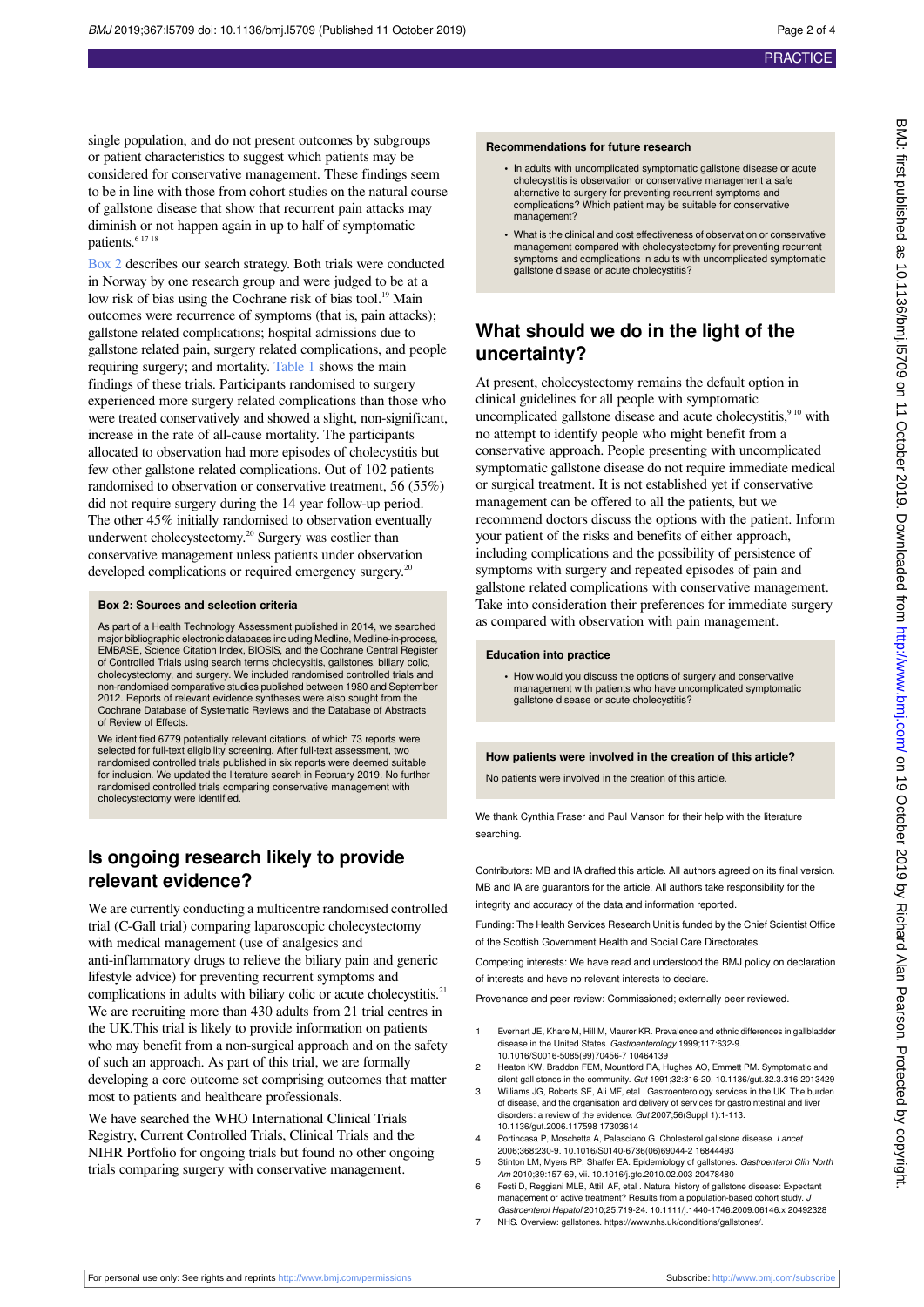- 8 National Institutes of Health. Gallstones and laparoscopic cholecystectomy: NIH consensus statement. 1992. https://consensus.nih.gov/1992/1992gallstoneslaparoscopy090html. htm.
- 9 National Institute for Health and Care Excellence. Gallstone disease: diagnosis and management (clinical guideline CG188). 2014. [www.nice.org.uk/guidance/cg188.](http://www.nice.org.uk/guidance/cg188)
- 10 SAGES. Guidelines for the clinical application of laparoscopic biliary tract surgery. 2010. https://www.sages.org/publications/guidelines/guidelines-for-the-clinical-application-of-laparoscopic-biliary-tract-surgery/.
- 11 Lamberts MP, Lugtenberg M, Rovers MM, etal . Persistent and de novo symptoms after cannotism, edge notes with, can be cholecystectomy surprising and cholecystectomy: a systematic review of cholecystectomy effectiveness. Surg Endosc 2013;27:709-18. 10.1007/s00464-012-2516-9 23052498
- 12 CholeS Study Group, West Midlands Research Collaborative. Population-based cohort study of outcomes following cholecystectomy for benign gallbladder diseases. Br J Surg 2016;103:1704-15. 10.1002/bjs.10287 27561954
- 13 The National Archives. Hospital admitted patient care activity, 2015-2016. [http://www.](http://www.content.digital.nhs.uk/catalogue/PUB22378) [content.digital.nhs.uk/catalogue/PUB22378.](http://www.content.digital.nhs.uk/catalogue/PUB22378)
- 14 GOV.UK. NHS reference costs 2015 to 2016. https://www.gov.uk/government/publications/ nhs-reference-costs-2015-to-2016.
- 15 Schmidt M, Søndenaa K, Vetrhus M, Berhane T, Eide GE. A randomized controlled study of uncomplicated gallstone disease with a 14-year follow-up showed that operation was the preferred treatment. Dig Surg 2011;28:270-6. 10.1159/000329464. 21757915
- 16 Schmidt M, Søndenaa K, Vetrhus M, Berhane T, Eide GE. Long-term follow-up of a randomized controlled trial of observation versus surgery for acute cholecystitis:

non-operative management is an option in some patients. Scand J Gastroenterol 2011;46:1257-62. 10.3109/00365521.2011.598548 21736531

- 17 Gracie WA, Ransohoff DF. The natural history of silent gallstones: the innocent gallstone is not a myth. N Engl J Med 1982;307:798-800. 10.1056/NEJM198209233071305 7110244 18 Attili AF, De Santis A, Capri R, Repice AM, Maselli SThe GREPCO Group. The natural
- history of gallstones: the GREPCO experience. Hepatology 1995;21:656-60. 10.1002/hep.1840210309 7875663
- 19 Cochrane Training. Cochrane handbook for systematic reviews of interventions. Version 5.1.0. 2011. https://training.cochrane.org/handbook.
- 20 Brazzelli M, Cruickshank M, Kilonzo M, etal . Clinical effectiveness and cost-effectiveness of cholecystectomy compared with observation/conservative management for preventing recurrent symptoms and complications in adults presenting with uncomplicated symptomatic gallstones or cholecystitis: a systematic review and economic evaluation. Health Technol Assess 2014;18:1-101, v-vi. 10.3310/hta18550 25164349
- 21 National Institute for Health Research. A randomised controlled trial comparing the clinical effectiveness and cost-effectiveness of laparoscopic cholecystectomy compared with observation/conservative management for preventing recurrent symptoms and complications in adults with uncomplicated symptomatic gallstones (C-Gall). https://www. journalslibrary.nihr.ac.uk/programmes/hta/1419271#/.

Published by the BMJ Publishing Group Limited. For permission to use (where not already granted under a licence) please go to [http://group.bmj.com/group/rights-licensing/](http://group.bmj.com/group/rights-licensing/permissions) [permissions](http://group.bmj.com/group/rights-licensing/permissions)